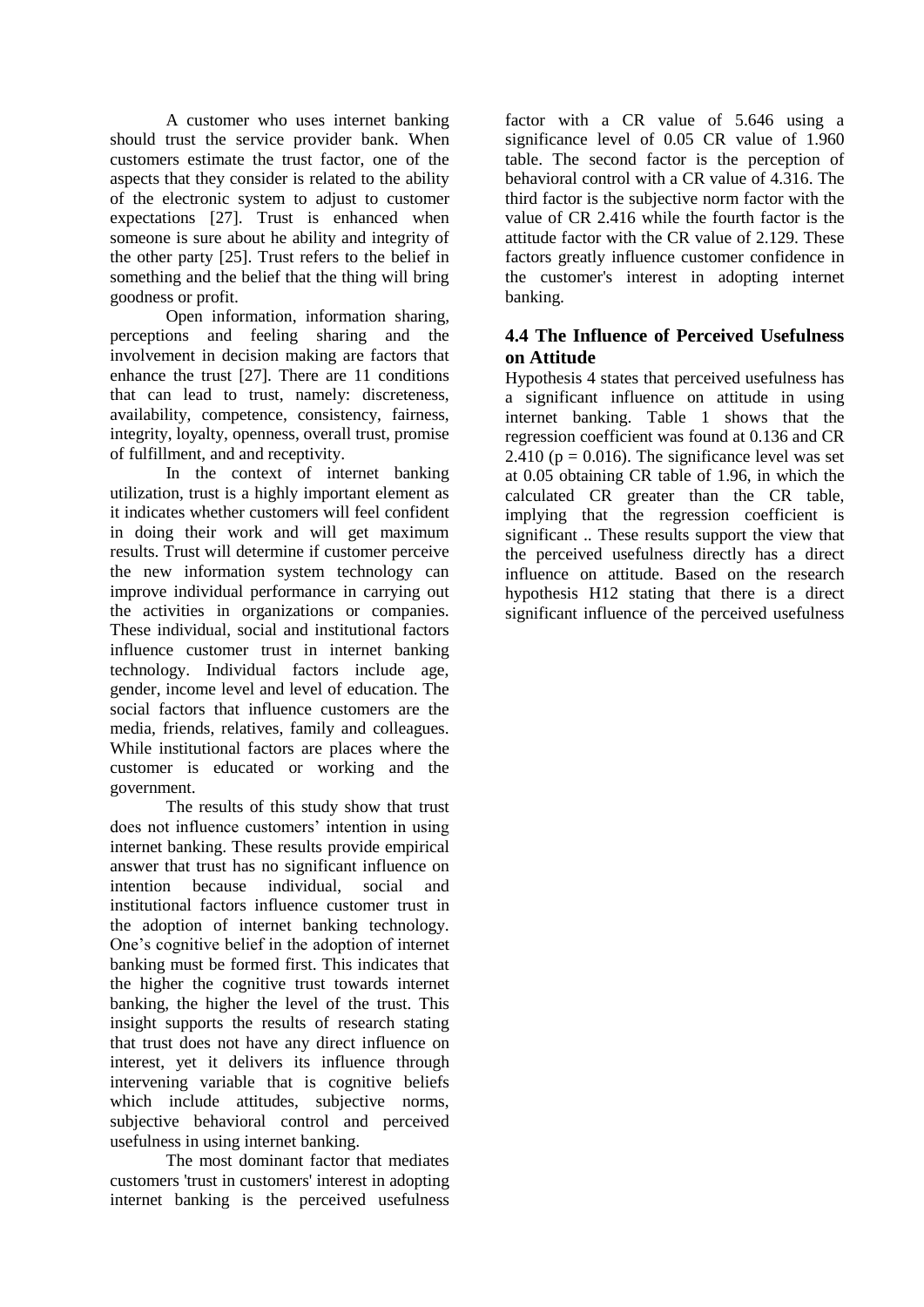should facilitate interaction between customers and the banks. Thus, as a service provider, banks should introduce this feature to their customers directly. As an example, several banks in Indonesia handed out brochures for every customer containing easy-to-understand steps in using internet banking that customers can learn at home. In addition, 24-hour service is always available to help customers solving various questions about internet banking. Customers can take the benefits of internet banking as they are able to check their balances, transfer their fund, check the exchange rates and so forth directly via cellphone without having to spend much time and costs even in holiday.

Customers who perceive that internet banking is very useful to help them do financial transaction activities will also have positive attitude. Attitude which is an individual's general assessment of cognitive beliefs is shaped by some attributes inherent in technology. Perceived usefulness is a cognitive belief that forms attitudes. There is a positive influence between cognitive belief and attitude, implying that more positive belief will encourage more positive attitude towards internet banking. As the results, the level of internet banking benefit affects the attitudes and intention among customers towards the use of the internet banking service.

# **4.5 The Influence of Perceived Usefulness on Users' Intention in Using Internet Banking**

Hypothesis 5 states that perceived usefulness has a significant effect on the intention to use internet banking. Table 1 shows that the regression coefficient of the perceived usefulness toward users' intention is 0.194 and CR is 2.182  $(p = 0.029)$ . The use of significance level at 0.05 has obtained CR table of 1.96, in which the calculated CR value is greater than the CR table. Thus, it can be implied that the regression coefficient is significant. Hence, the result of this research supports the belief that a direct and significant influence exists between the perceived usefulness on the intention in using internet banking. Therefore, hypothesis H13 which states that there is a direct significant influence between perceptions of perceived usefulness is accepted. This finding supports the ones found by Lee, Qureshi et al, and Baraghani, in which they found a direct significant influence between perceived usefulness on users' intention in using internet banking [2,22,29].

In this context, intention refers to customers' desire in adopting internet banking technology. The results of this study show that perceived benefit has a significant positive influence on customers' intention in using internet banking. Individual motivation is triggered by the intention to obtain benefits. The benefits gained from the use of internet banking include improved work performance and broader access to information. Perceived benefit has a strong influence on the use of internet banking. Technology utilization is closely related to users' attitude in utilizing the technology to complete certain tasks. Internet banking offers them benefit in carrying out their duties related to financial transactions which degree of usefulness can be measured by the utilization intensity, frequency of use, and the number of applications or software used.

The use of technology reflects individual's decision whether or not to use technology in completing a series of tasks. Ideally, in relation to compatibility of tasktechnology, the use of technology is measured by how much the proportion of customers choose to utilize internet banking technology. The operation reflects the user's decision to use technology based on user's evaluation of the suitability of technological tasks, making the use of technology takes place in a voluntary situation. The concept of utilization reflects individual's acceptance upon the system. Customers who perceive internet banking very useful to help them with financial transaction activities will also have higher cognitive belief. Perceive usefulness is a cognitive belief that influences one's intention in using internet banking. It can be inferred that that the more positive cognitive belief, the stronger users' intention to use the internet banking service system.

# **4.6 The Influence of Attitude on Intention in Using Internet Banking**

The sixth hypothesis states that attitude has a significant influence on the intention to use internet banking. Table 1 shows that the regression coefficient of attitude on intention is 0.452 and CR 5.509 ( $p = 0,000$ ) at a significance level of 0.05, in which CR table was found at 1.96, showing that the calculated CR value is greater than the CR table. It can be inferred from this result that the regression coefficient is significant.

The results of the analysis support the belief that attitude has a direct influence on the intention in using internet banking. Therefore,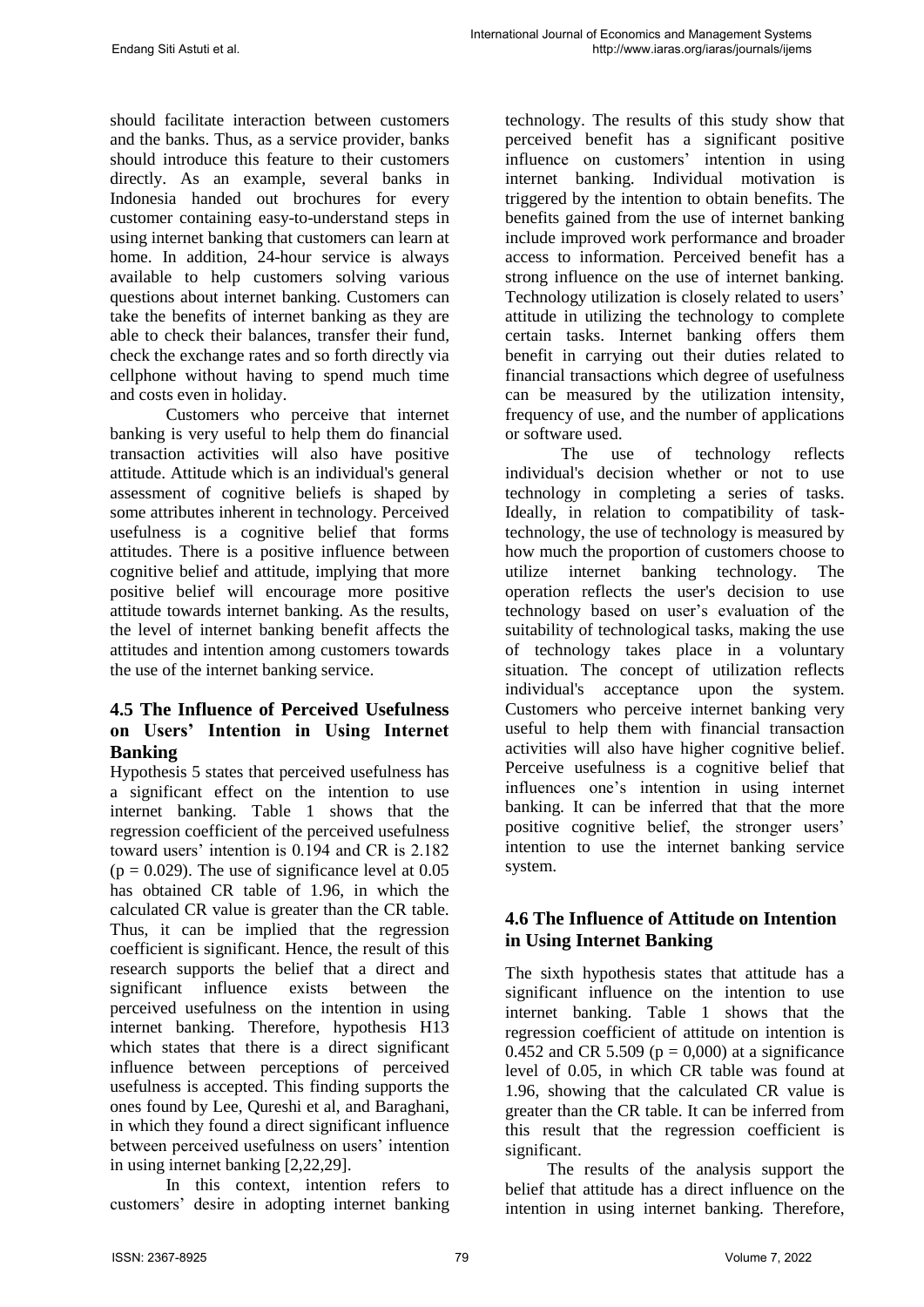the research hypothesis H1 which states that there is a direct significant influence of attitude on the users' intention to use internet banking is accepted.

This finding supports the results of research conducted by Chiou et al, Baraghani and Lee, which confirm the existence of direct influence of attitude on the intention in using internet banking [2,6,22]. On the contrary, this finding is contradictory to the results of research conducted by Davis, Ajzen and Fishbein, who found no significant influence between attitudes on intention in using the technology [1,8].

Positive attitudes of internet banking users can be enhanced by increasing customer value [35]. The value of the customer in this case refers to the ratio between the perceived usefulness of the customer and sacrifice that customers give to access the internet banking (perceived sacrifice). Whilst, customers' perceived usefulness involves two things, namely product attributes and service attributes. Product attributes are the benefits that customers obtain from certain products, which are generally a combination of functional attributes of certain products or services with features offered by the product or service. Service attributes include details of the services available on internet banking. While the sacrifice made by the customer (perceived usefulness) is a cost (perceived reasonable price) which includes transaction costs, product life cycle costs and risk. Transaction costs are costs that must be borne by the customer when they make transactions using internet banking. Product cycle costs are costs that must be paid during the life cycle of the transaction through internet banking. At last, risks are consequences that customers should deal with when they decide to use internet banking services.

The results of the study which state the influence of attitudes on intention to use internet banking indicate that customers' attitudes are variables that must be considered in the implementation of internet banking technology. Customers will use internet banking if they have positive feeling that the internet will make their jobs easier. It is almost certain that customers who believe in the positive benefits of internet banking will maintain this positive attitude as they keep using internet banking. Attitude that is formed by positive feelings upon internet banking will create loyal customers and this will certainly benefit the bank.

To generate positive feelings for customers about the use of internet banking, banks must create an effective promotional strategy using advertisements that continuously display positive benefits of the use of internet banking. Advertisement can be used effectively to build long-term images of certain products and companies and it can also trigger immediate purchases [33]. Advertisement is also employed to educate and build a brand's preferences. Using advertisement, awareness of certain product can be enhanced [19]. Thus, advertisement in the context of internet banking is rather indispensable in forming customers' positive feelings about the benefits of internet banking, through which positive attitudes and higher frequency in adopting internet banking technology are improved.

### **4.7 Research Findings**

The findings of this research, which most coefficients are found significant indicate that the results provide strong support for most of the hypothesized influences. This research also confirms the suitability of TPB and TAM as appropriate models in explaining individual attitude in adopting internet banking. These results also support that the TPB and TAM models can be modified by involving trust as an intervening variable.

This research was conducted to propose an expansion of the model which involves trust and TAM model with TPB in a more comprehensive manner which simultaneously predict the acceptance of internet banking among users. This research combined TAM and TPB by putting into account environmental characteristics of Internet banking. This research also has verified that trust is one of the most important determinants in the adoption of internet banking technology. It can be inferred from this research that the theory of technology adoption and trust models can increase the customers' intention to adopt internet banking.

This study shows that acknowledging both technology adoption and trust model theories can increase customer interest in adopting internet banking. As for the details of the findings in this study which include the factors associated with internet banking adoption as follows:

1. The direct influence of attitude towards interest in using internet banking indicates that the variable attitude of customers of internet banking users is a variable that must be considered in the implementation of internet banking technology. Customers will use internet banking if the customer has a positive feeling that the internet will really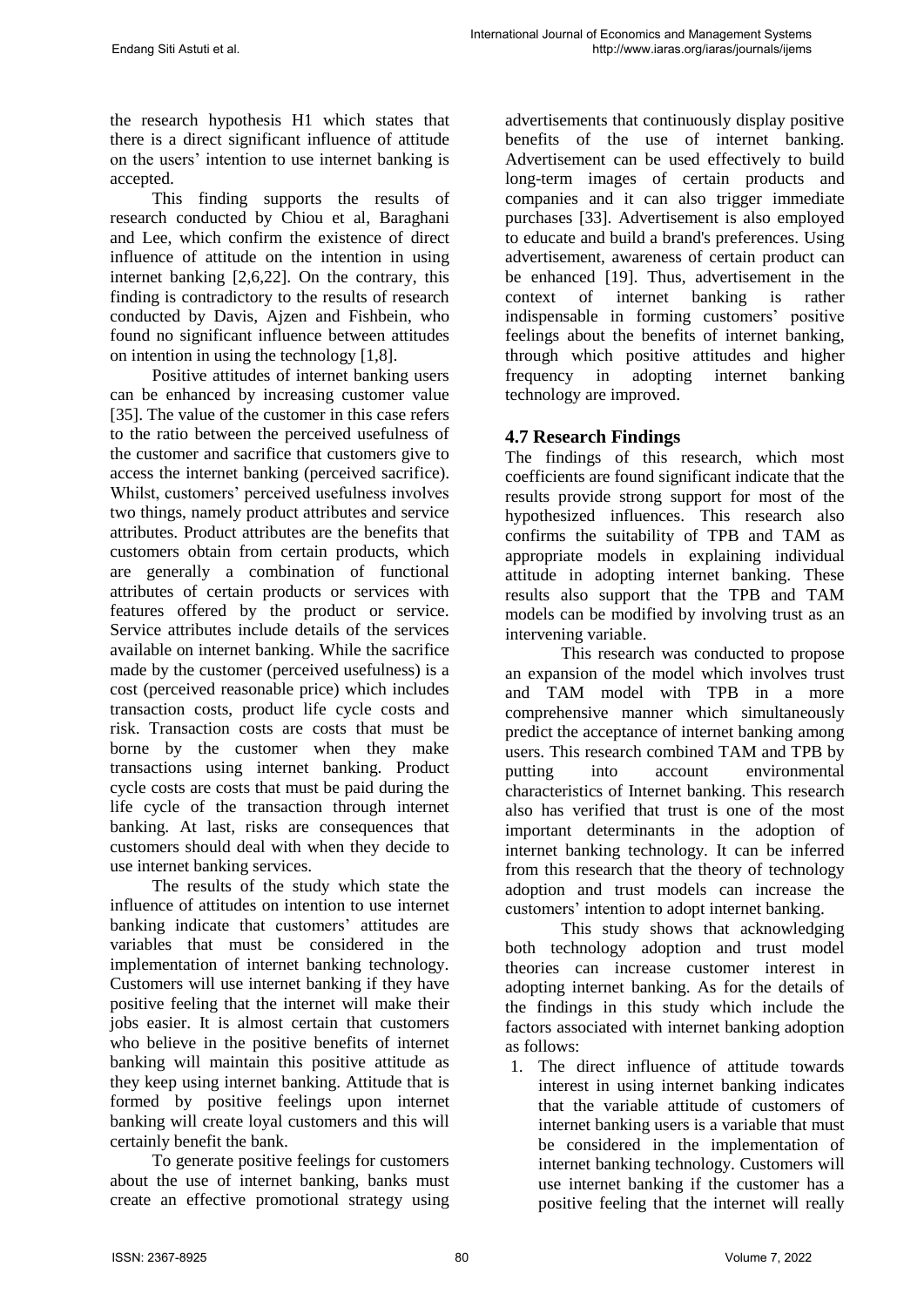help his job. From these results, it can be seen that customers who believe that internet banking is positively beneficial will maintain a positive attitude by maintaining the use of internet banking. Attitudes that are formed due to positive feelings about internet banking will create loyal customers and this will certainly benefit the bank.

- 2. The findings of this study indicate that trust shows that trust has a direct effect on attitudes and perceived usefulness. The findings of this study also provide support that the TPB and TAM models can be modified by adding a trust variable as an intervening variable. Of course, the increased customer trust will affect the customer's attitude in adopting internet banking technology. The research finding which states that trust has a significant effect on the perceived usefulness of using internet banking is an important finding because in order for a technology to be perceived as useful, internet banking technology must be reliable in the security of customer transaction data.
- 3. Perceived usefulness have a strong influence on the use of internet banking. The use of technology is related to the behavior of using the technology to complete tasks. The use of internet banking is a benefit expected by customers in carrying out their duties related to financial transactions. Customers who have the perception that using internet banking is very beneficial in their financial transaction activities will increase their cognitive confidence. Perceived usefulness are cognitive beliefs that affect the interest in using internet banking. This means that the more positive cognitive confidence in the benefits of internet banking will affect customer interest in using the internet banking service system.

# **5 Conclusions, Implications, Limitation, and Recommendation of the Research**

### **5.1 Conclusions**

Based on the results of descriptive and inferential analyzes that have been carried out, conclusions can be drawn as answers to the problems and objectives that have been set, as follows:

1. Attitude has a significant effect on interest in using internet banking. This finding informs that customers will use internet banking if the customer has a positive

feeling that the internet will actually help his job.

- 2. Trust has a significant effect on attitude to use internet banking. These findings inform that the implementation of hardware and software updates carried out by careful banks with the aim of data security for transactions carried out by customers in internet banking will generate customer confidence in internet banking technology with increased customer confidence will affect customer attitudes in adopting internet banking technology.
- 3. Trust has a significant effect on the intention to use internet banking. The findings of this study answer that empirically trust does not affect interest because these individual, social and institutional factors influence customer beliefs in the adoption of internet banking technology. When a customer adopts internet banking, his cognitive beliefs must be established first, meaning that the higher the customer's cognitive confidence in internet banking, the higher the level of trust.
- 4. Trust has a significant effect on perceived usefulness using internet banking. This finding informs that the understanding of internet banking technology, although useful and easy to operate, does not mean ignoring the value of security to maintain the level of customer confidence in the bank. These results prove that increasing customer confidence in internet banking security will increase customer cognitive awareness of the benefits of using internet banking.
- 5. Perceived usefulness has a significant effect on attitudes to using internet banking. This finding informs that the level of benefit of internet banking affects the attitudes and interests of each customer towards the use of the internet banking service system.
- 6. Perceived usefulness has a significant effect on the intention to use internet banking. This finding informs that the customer's decision to use technology is based on the results of his evaluation of the technology task suitability factor so that the use of technology takes place in a voluntary situation. The utilization concept reflects the individual's choice to accept the system, or system institutionalization. Customers who have the perception that using internet banking is very beneficial in their financial transaction activities will increase their cognitive confidence. This means that the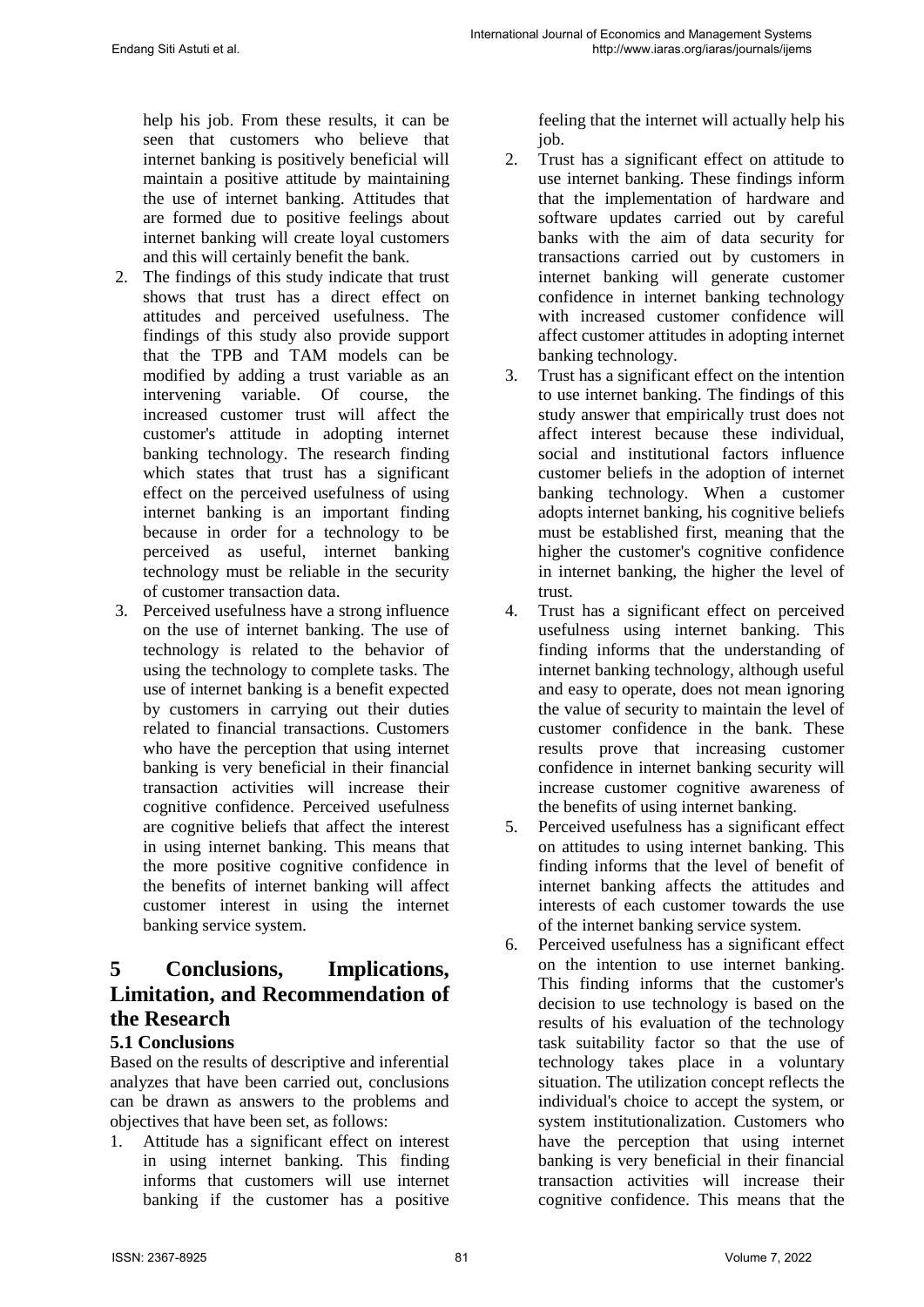more positive cognitive belief in the benefits of internet banking has an effect on customer interest in using the internet banking service system.

# **5.2 Implications**

This study examines the influence of the relationship between variables developed based on various thoughts, arguments and several theories. The results of this study are expected to implication to testing and clarification of the validity of these theories and consistency with previous studies. The theoretical implications in this research are as follows:

- 1. The results of this study also provide support that the TPB model can be modified by adding a trust variable as an intervening variable. The results of this study prove that TPB has the characteristics of both simple theory (parsimony) and is supported by data (verifiability) and can be applied in predicting the determinants of information technology adoption.
- 2. The results of this study provide confirmation of the suitability of the technology acceptance model theory which states that the behavior of using technology is initiated by the perception of perceived usefulness of a technology. The results of this study also provide support that the TAM model can be modified by adding a trust variable as an intervening variable. The results of this study prove that TAM has the characteristics of both simple theory (parsimony) and is supported by data (verifiability) and can be applied in predicting the determinants of information technology adoption.

This practical implication also applies to national banking institutions, especially banking institutions that have provided internet banking services. This study provides additional information regarding the factors that influence customers to receive internet banking services so that banks can better determine banking strategies and policies in the future. The results of this study indicate that most of the coefficients are significant and provide strong support for most of the hypothesized relationships. This study has verified that additional trust is one of the most important determinants of internet banking technology adoption. The results of this study indicate that acknowledging trust as intervening variables can increase customer interest in adopting internet banking. The success of internet banking adoption is determined by the

perceived usefulness, the attitude factor, and the customer trust factor towards internet banking.

# **5.3 Limitations**

This research and the obtained results have not yet been able to give thorough and holistic explanation of various problems related to the models of internet banking technology adoption in Indonesia due to the limitation within the researchers and obstacles that occurred during this research including:

- 1. The primary data of this study were obtained through a questionnaire which the choice of answers were made based on customers' perception. This perception-based assessment can experience a social desirability bias, which is a bias that arises as respondents provide answers that they consider appropriate or good based on their own personal measurement. Hence, the data might not precisely reflect the intended variables (Arnold and Feldman, 1981). This problem made it difficult for researchers to screen the truth and honesty of customers' responses based on actual circumstances and reality, even though the questionnaire cover letter provided information related to the secrecy of customers' data.
- 2. Although the number of samples in this study has fulfilled the SEM assumption, higher number of samples is still necessary in order to be able to generalize findings of this study to the actual model of customer adoption of internet banking in Indonesia.

# **5.4 Recommendations**

- 1. Based on the above results, in the next study, new variables or indicators can be added to enrich the model used in this study. Thus, the results of subsequent studies can be more perfect and the conclusions obtained may differ or remain the same as the results of this study. If it is proven that the results are the same, it means that the internet banking technology adoption model used in this study has high consistency to be applied in Indonesia.
- 2. It is recommended that other researchers increase the number of research samples. Thus, the results of subsequent research can be more perfect and the conclusions obtained can more generalize about the actual adoption model of internet banking users in Indonesia.

#### *References:*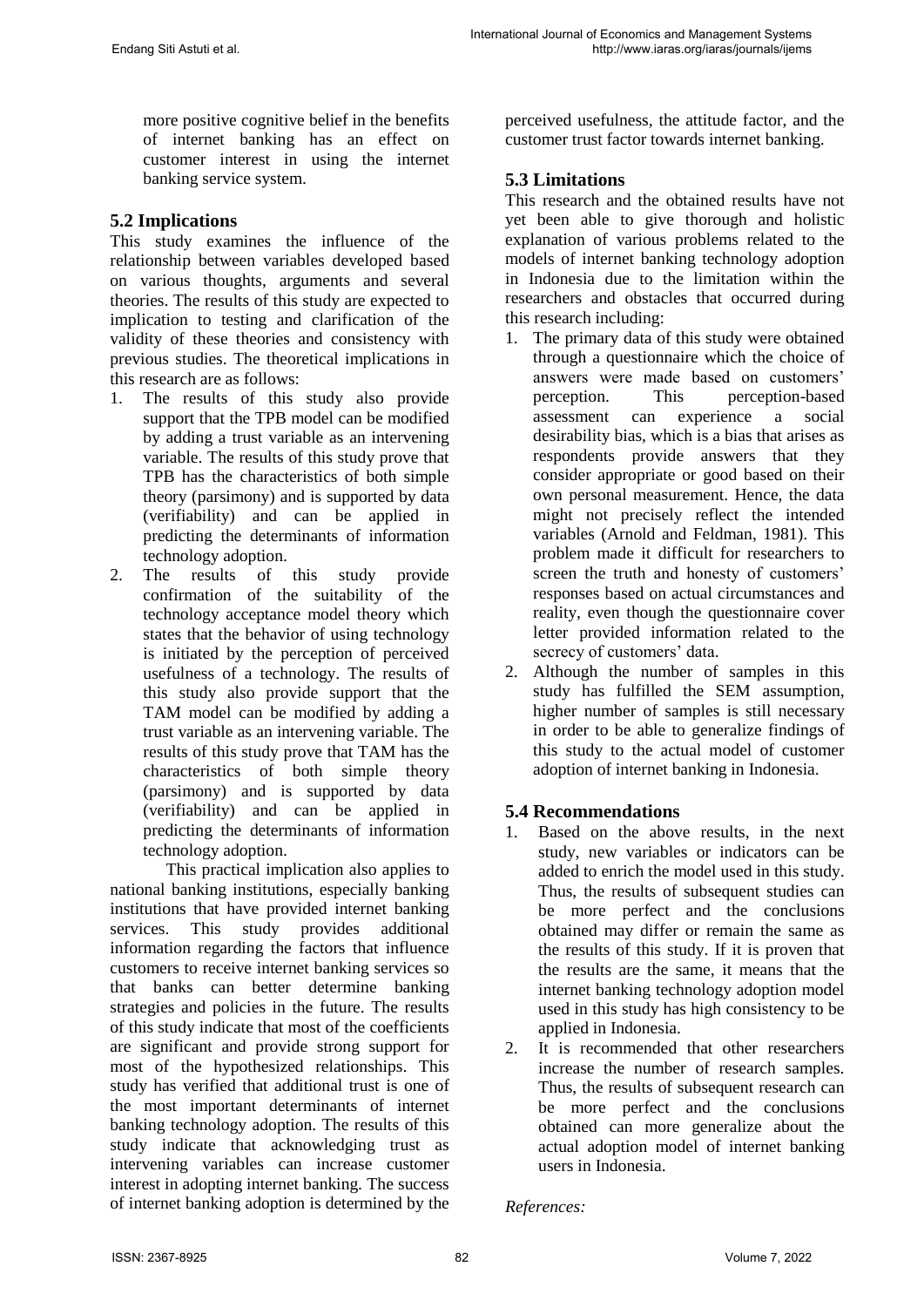- [1] Ajzen and Fishbein, (1975). Belief Attitud Intention, and Behavior an Introduction to Theory and Research, Addison Wesley, Australia.
- [2] Bander A. Alsajjan, (2009). The Relative Importance Of Trust Intentions And Trust Beliefs In Internet Banking Adoption, International Review of Business *Research Papers Private Sector Programs, Institute of Public Administration*, Saudi Arabia, [\(http://www.arraydev.com/commerce/j](http://www.arraydev.com/commerce/jibc/) [ibc/\)](http://www.arraydev.com/commerce/jibc/)
- [3] Baraghani, S. N. (2008). Factors influencing the adoption of Internet banking.
- [4] Boccia, F. & Sarnacchiaro, P. (2018). The impact of Corporate Social Responsibility on consumer preference: a structural equation analysis. In Corporate Social Responsibility & Environmental Management - ISSN:1535-3958 vol. 25 (2). DOI:10.1002/csr.1446. pp.151- 163.
- [5] Chau, P. Y., & Hu, P. J. H. (2001). Information technology acceptance by individual professionals: A model comparison approach. *Decision sciences*, *32*(4), 699-719. https://doi.org/10.1111/j.1540- 5915.2001.tb00978.x
- [6] Chiou, P. Y., Ohta, A. T., & Wu, M. C. (2005). Massively parallel manipulation of single cells and microparticles using optical images. *Nature*, *436*(7049), 370. https://doi.org/10.1038/nature03831
- [7] Chin, W. W., & Todd, P. A. (1995). On the use, usefulness, and ease of use of structural equation modeling in MIS research: a note of caution. *MIS quarterly*, 237-246. DOI: 10.2307/249690
- [8] Davis, F. D. (1989). Perceived usefulness, perceived ease of use, and user acceptance of information technology. *MIS quarterly*, 319-340. DOI: 10.2307/249008
- [9] Eriksson, K., Kerem, K. and Nilsson, D. (2008), The adoption of commercial innovations in the former Central and

Eastern European markets: The case of internet banking in Estonia, *International Journal of Bank Marketing*, Vol. 26, No. 3. [https://doi.org/10.1108/026523208108](https://doi.org/10.1108/02652320810864634) [64634](https://doi.org/10.1108/02652320810864634)

- [10] Ferdinand, A. (2000). *Structural Equation Modelling Dalam Penelitian Manajemen*. BP UNDIP, Semarang.
- [11] Fernandes, A.A.R., Nyoman Budiantara, I.,Otok, B.W.,Suhartono, (2014), Reproducing Kernel Hilbert space and penalized weighted least square in nonparametric regression, *Applied Mathematical Sciences*, Vol 8 No 146, pp 7289-7300.
- [12] Fernandes, A.A.R., Fresly, J. (2017), Modeling of role of public leader, open government information and public service performance in Indonesia, *Journal of Management Development*, Vol 36 No 9, pp 1160-1169. [https://doi.org/10.1108/JMD-12-2016-](https://doi.org/10.1108/JMD-12-2016-0322) [0322](https://doi.org/10.1108/JMD-12-2016-0322)
- [13] Fishbein M. and Ajzen I., (1975). Belief Attitud Intention, and Behavior an Introduction to Theory and Research, Addison Wesley, Australia.
- [14] Gefen, D., Warkentin, M., Pavlou, P., & Rose, G. (2002). Egovernment adoption. *AMCIS 2002 Proceedings*, 83.
- [15] Godin, G., Valois, P., Lepage, L., & Desharnais, R. (1992). Predictors of smoking behaviour: an application of Ajzen's theory of planned behaviour. *British journal of addiction*, *87(9)*, 1335-1343. [https://doi.org/10.1111/j.1360-](https://doi.org/10.1111/j.1360-0443.1992.tb02742.x) [0443.1992.tb02742.x](https://doi.org/10.1111/j.1360-0443.1992.tb02742.x)
- [16] Hernandez, J.M. dan Mazzon, J.A. (2007), Adoption of internet banking: proposition and implementation of an integrated methodology approach, *International Journal of Bank Marketing*, Vol. 25, No. 2, hal.72-88. [https://doi.org/10.1108/026523207107](https://doi.org/10.1108/02652320710728410) [28410](https://doi.org/10.1108/02652320710728410)
- [17] Hutahayan, B., Solimun, Fernandes, A.A.R., Arisoesilaningsih, E., Yanti, I., Astuti, A.B., Nurjannah, & Amaliana, L, (2019), Mixed Second Order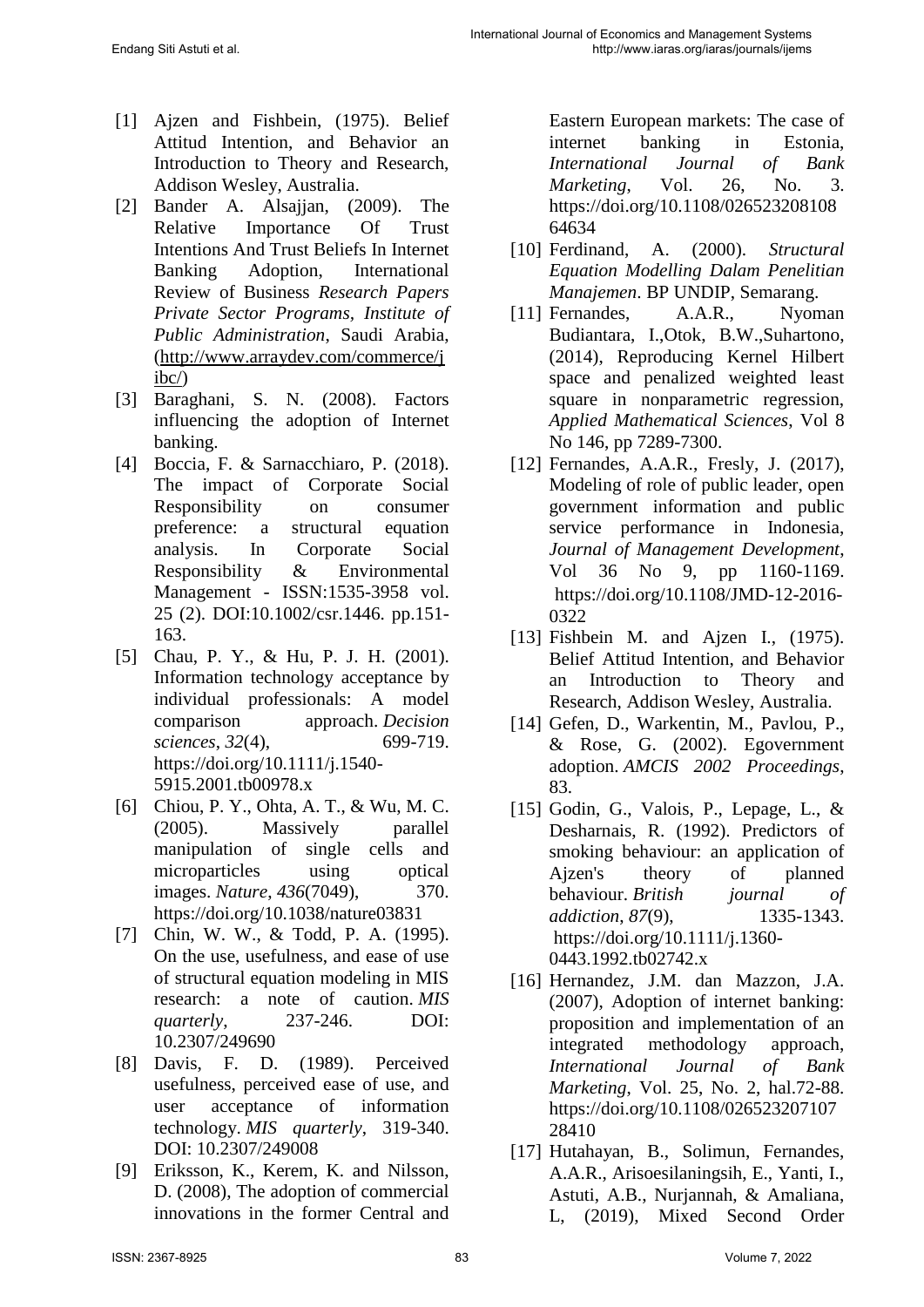Indicator Model: The First Order Using Principal Component Analysis and The Second Order Using Factor Analysis, *IOP Conference Series: Materials Science and Engineering*, Forthcoming Issue.

- [18] Karjaluoto, H., Mattila, M. and Pento, T. (2002). Factors underlying attitude formation towards online banking in Finland, International Journal of Bank Marketing, vol. 20, pp. 261-272. [https://doi.org/10.1108/026523202104](https://doi.org/10.1108/02652320210446724) [46724](https://doi.org/10.1108/02652320210446724)
- [19] Kotler and Keller, 2007. Marketing Management, Issue 12, Volume 1. Jakarta: PT. Index
- [20] Kouthouris, C., & Spontis, A. (2005). Outdoor recreation participation: an application of the Theory of Planned Behavior. *The Sport Journal*, *8*(3).
- [21] Kusuma, Hadri, (2008). *Extending the New Technology Acceptance Model to Measure Employee Information Systems Satisfaction in a Government Mandatory Environmen*t, Optimal, Mei, 2008.
- [22] Lee, M.C. (2009). Factors influencing the adoption of internet banking: an integration of TAM and TPB with perceived risk and perceived benefit. *Electronic Commerce Research and Applications*, Vol. 8 No. 3, pp. 130‐41. [https://doi.org/10.1016/j.elerap.2008.1](https://doi.org/10.1016/j.elerap.2008.11.006) [1.006](https://doi.org/10.1016/j.elerap.2008.11.006)
- [23] Martin, J. J., & Kulinna, P. H. (2004). Self-efficacy theory and the theory of planned behavior: Teaching physically active physical education classes. *Research Quarterly for Exercise and Sport*, *75*(3), 288-297. [https://doi.org/10.1080/02701367.2004](https://doi.org/10.1080/02701367.2004.10609161) [.10609161](https://doi.org/10.1080/02701367.2004.10609161)
- [24] Marrone S, Vogeltanz-Holm N, Holm J (2005) Attitudes, knowledge, and intentions related to breastfeeding among university undergraduate women and men. J Hum Lact 24:186– 192. [https://doi.org/10.1177/08903344](https://doi.org/10.1177/0890334408316072) [08316072](https://doi.org/10.1177/0890334408316072)
- [25] Morgan, R.M., Hunt, S.D. (1994). The commitment–trust theory of

relationship marketing, *Journal of Marketing* 23–42. 20–38. [https://doi.org/10.1177/002224299405](https://doi.org/10.1177%2F002224299405800302) [800302](https://doi.org/10.1177%2F002224299405800302)

- [26] Mukherjee, A. and Nath, P. (2003). A Model of Trust in Online Relationship Banking. *The International Journal of Bank Marketing,* 21 (1), 5. March 10, 2005.http://proquest.umi,com/pqdweb. [https://doi.org/10.1108/026523203104](https://doi.org/10.1108/02652320310457767) [57767](https://doi.org/10.1108/02652320310457767)
- [27] Mukherjee, A. dan Nath, P. (2007). Role of electronic trust in online retailing: A re-examination of the commitment trust theory, *European Journal of Marketing*, Vol. 41. [https://doi.org/10.1108/030905607107](https://doi.org/10.1108/03090560710773390) [73390](https://doi.org/10.1108/03090560710773390)
- [28] Nor, K. M., & Pearson, J. M. (2007). The influence of trust on internet banking acceptance. *Journal of Internet Banking and Commerce*, *12*(2), 10.
- [29] Qureshi, T.M., Zafar, M.K and Khan, M.B. (2008). Customer Acceptance of Online Banking in Developing Economies. *Journal of Internet Banking and Commerce*, Vol. 13, No.1.
- [30] Raharjo, Budi (2001). *Aspek Teknologi dan Keamanan dalam Internet Banking*. Budi Rahardjo, PT INDOCISC – [http://www.indocisc.com](http://www.indocisc.com/)
- [31] Raman, M., Stephenaus, R., Alam, N., & Kuppusamy, M. (1970). Information Technology in Malaysia: E-service quality and Uptake of Internet banking. *The Journal of Internet Banking and Commerce*, *13*(2), 1-18.
- [32] Shanab E., Md K., Pearson M and Crosby L. (2003). Self Efficacy and End User Satisfaction: *The Impact of Social Influence, in Proceedings of the Decision Sciences Institute Conference* Washington DC.
- [33] Tjiptono, F. (2008). *Marketing Strategy Edition 3*. Yogyakarta: Andi.
- [34] Yiu, C.S., Grant, K. dan Edgar, D. (2007). Factors affecting the adoption of internet banking in Hong Kong – implications for the banking sector, *International Journal of Information*